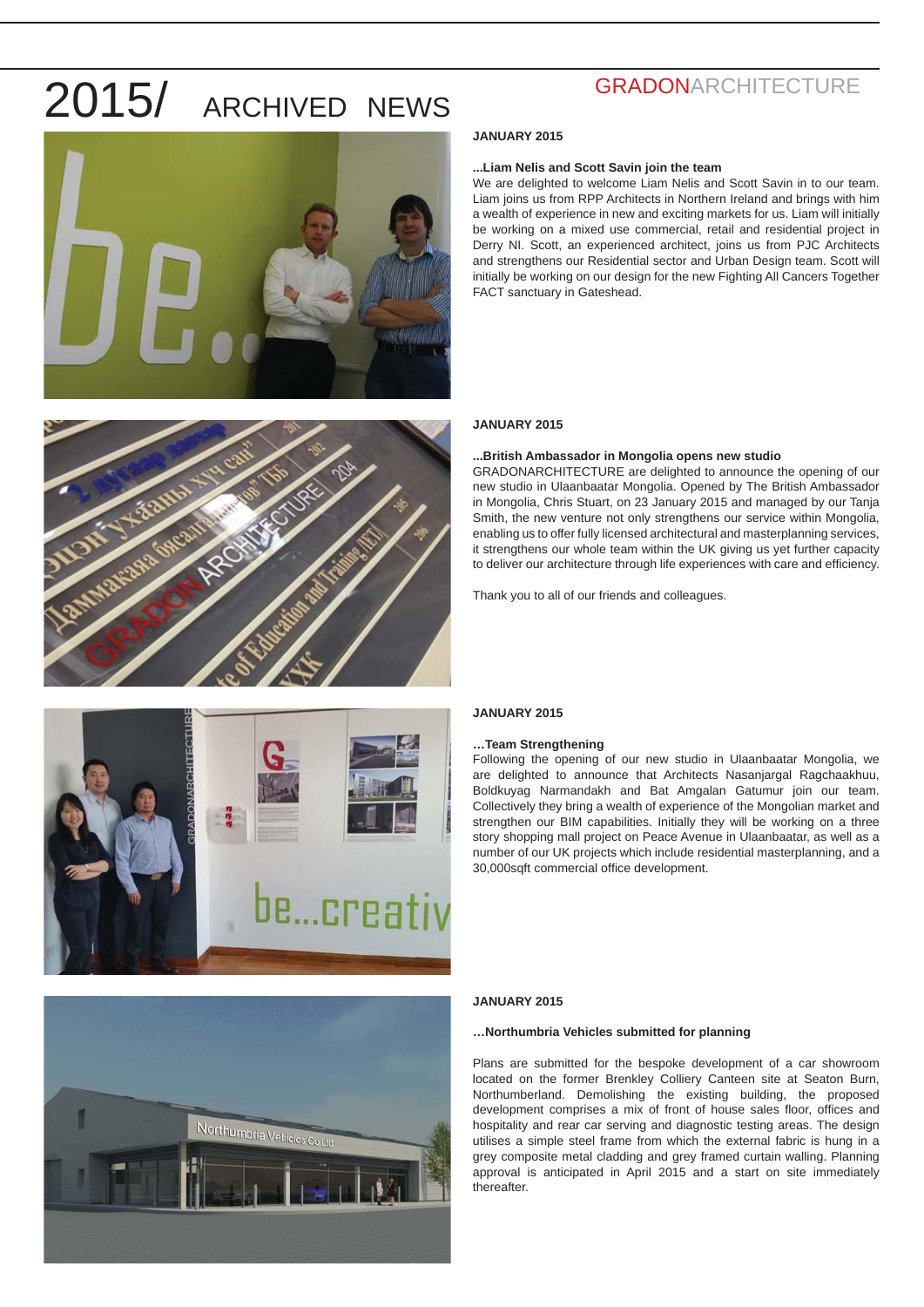

### **GRADONARCHITECTURE**

### **FEBRUARY 2015**

### **…Tsagaan Sar 2015**

As we approach the lunar new year and the first day of the Year of the Blue Sheep, GRADONARCHITECTURE wish all of our friends and colleagues in Mongolia warm wishes, health, happiness and success for the forthcoming year. Come and join us at our Studio in Ulaanbaatar.

Studio 204, Tanan Centre Oyutnii Gudamj-33 8-p Khoroo Sukhbaatar duureg Ulaanbaatar Mongolia

### **MARCH 2015**

#### **…More than work...Calvert Trust**

Committed to giving something back our Design Director Graham McDarby is currently in training for the London Marathon on Sunday 26 April 2015. Running in support of Calvert Trust Kielder. Located in the beautiful Kielder Water & Forest Park, the Trust is celebrating 30 years of providing adventurous outdoor activities for disabled children and adults together with their family, friends and carers. To find out more and donate visit:

https://www.justgiving.com/Graham-McDarby1/



Calvert Trust

Lake District

### **MARCH 2015**

#### **…Tracerco Pavilion 10 Completed**

Work is completed on the £1.5M extension to Pavilion 10 Belasis Business Park in Teesside England. The new Pavilion building provides management suites and new Research and Development facilities.



#### **MARCH 2015**

### **…All systems BIM on Gateshead District Energy Centre**

Developing Gateshead Council's vision to develop a district energy network to serve the town centre and Gateshead Quays area, GRADONARCHITECTURE in conjunction with Balfour Beatty are currently developing technical design for the project as a fully integrated BIM model. The new £8M, low carbon energy centre will export both heat and power to a number of sites in the region including The Sage. The project is anticipated to commence on site in June 2015. GRADONARCHITECTURE Design Director Graham McDarby says, " We are delighted to be involved in this important project for the region – it also gives us the opportunity to further develop our knowledge of alternative energies and the collaborative use of BIM"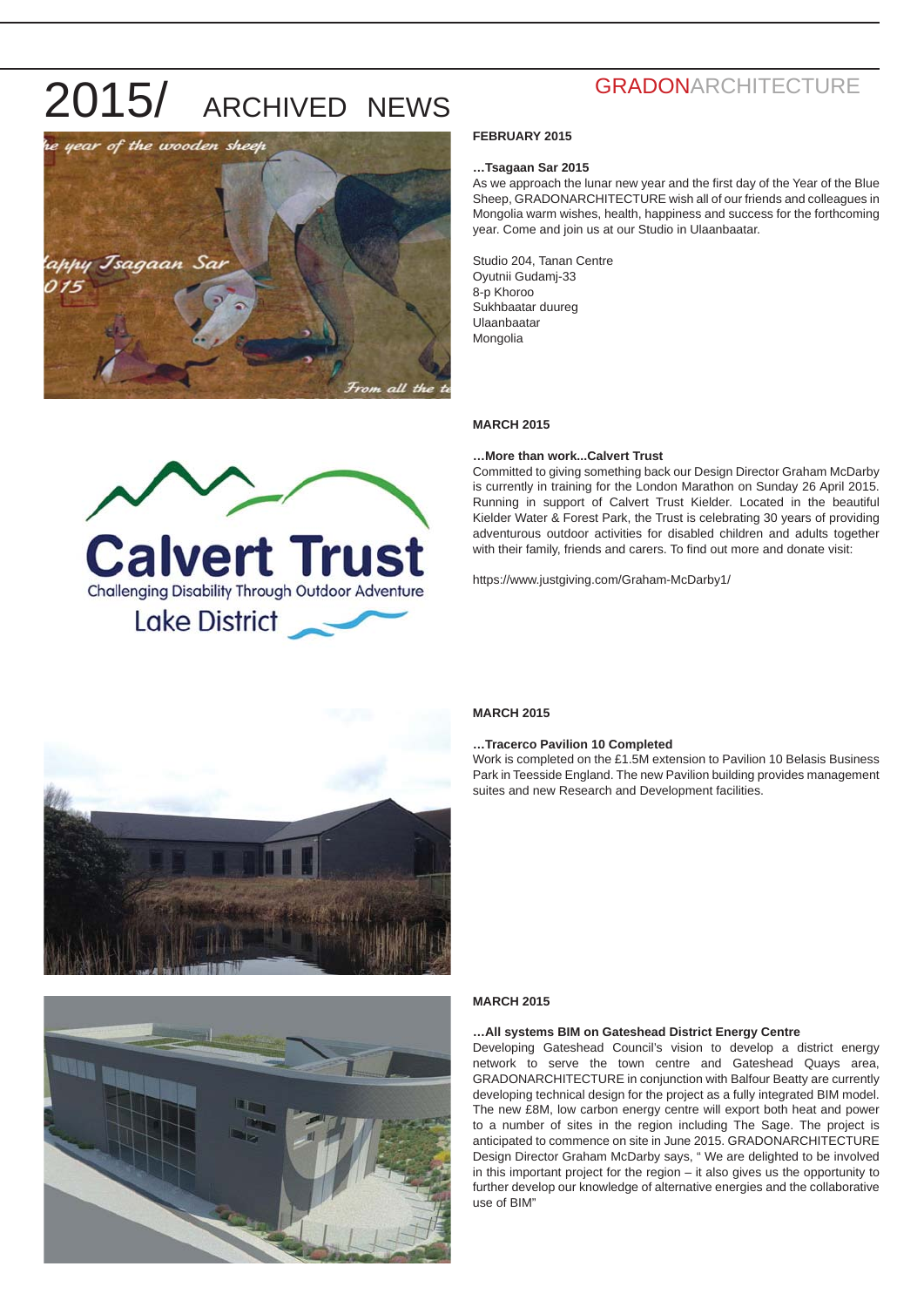

### **GRADONARCHITECTURE**

### **MARCH 2015**

### **…Employment Hub gains planning approval**

GRADONARCHITECTURE proposals for the development of a mixed use employment hub totalling circa 10,000sqm on Riverside Park Middlesbrough gains planning consent. The development provides a mix of Grade A commercial office space, ground floor retail units and a range of varying sized light industrial workshop spaces. The project is anticipated to start on site in Summer 2015.

### **APRIL 2015**

#### **…Would you like to join our Team?**

Due to an increasing range of new and exciting projects secured in all sectors throughout the UK and overseas, GRADONARCHITECTURE are now recruiting Architects and Architectural Technologists at all levels. Enthusiastic candidates must be team players who have excellent design skills and the ability to work upon their own initiative within a team of talented individuals. BIM experience preferred but not essential. AutoCAD, Sketchup, Photoshop, Microsoft Office and the ability to innovate is essential.If you would like to join us and be part of something different and would like to find out more, please send a brief CV and examples of your experience (no greater than 5MB) to our Design Director, Graham McDarby at gmcdarby@gradonarchitecture.com.



### **APRIL 2015**

### **…Success...RICS Award Winners 2015**

GRADONARCHITECTURE's design for The Tracerco Measurement Technology Centre in Billingham scoops two awards at The 2015 RICS (Royal Institution of Chartered Surveyors) North East Renaissance Awards at Newcastle Civic Centre. The project was Highly Commended in the Commercial category and was outright Winner in the Design through Innovation category and now goes on to represent the region in the National Awards in London in October 2015.



### **APRIL 2015**

### **...Sedgefi eld Public Consultation**

Still buzzing and a little jaded from team celebrations at the RICS award, Design Director Graham McDarby completes the London Marathon in support of The Calvert Trust Kielder. Located in the beautiful Kielder Water & Forest Park, the Trust is celebrating 30 years of providing adventurous outdoor activities for disabled children and adults together with their family, friends and carers.

Thank you to all for the kind wishes and support given. If you want to find out more or you can still donate please visit:

https://www.justgiving.com/Graham-McDarby1/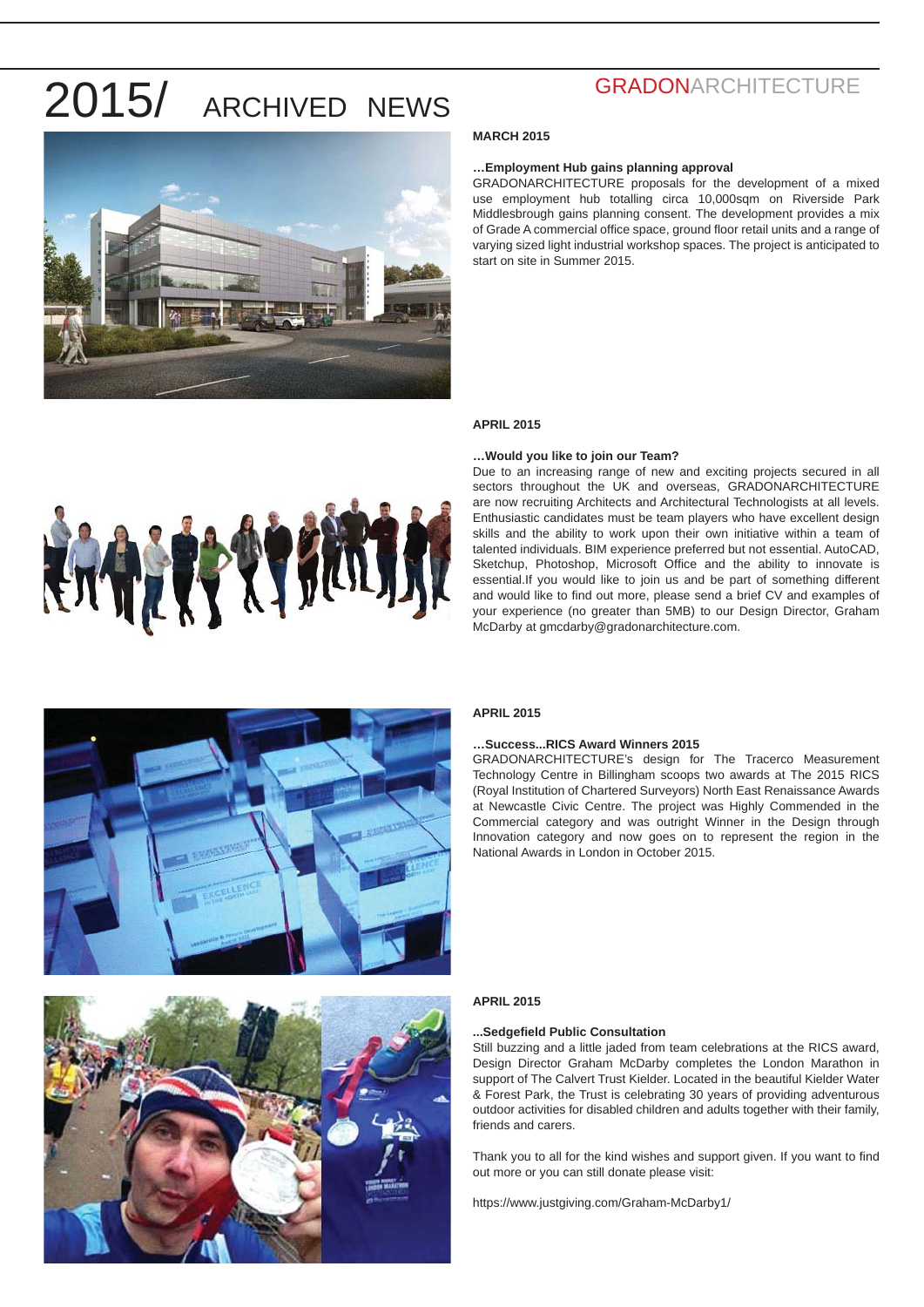



## **GRADONARCHITECTURE**

### **MAY 2015**

### **…Four Seasons Design submitted in UB**

GRADONARCHITECTURE submit design proposal for a mixed use scheme in Ulaanbaatar Mongolia. The development comprising over 37 hectares will form the south east corner of the overall Four Seasons Garden project to the south of the city centre and will include a signature tower, hotel, apartments, shopping mall, leisure centre and waterpark, arena and conference centre and a medical hub.

### **JUNE 2015**

### **…Team Strengthening**

John Carr, Robert Eaton and Daniel Salkeld join GRADONARCHITECTURE. John joins us as an Architect and has a number of years of experience in the industry. Committed to our investment in youth, Robert joins us as a Part 2 Architectural Assistant and Daniel Salkeld as an Assistant Architectural Technologist and are both from Northumbria University.



### **JUNE 2015**

### **…Put on your boots in Prague**

Following a busy lead in to summer, the GRADONARCHITECTURE England team visit Prague, Czech Republic. Committed to the belief that we deliver our architecture through our own life experiences, the team enjoy a much needed and rewarding study trip taking in the rich culture, cuisine and a myriad of architectural styles…

### **JULY 2015**

### **…Naadam 2015**

GRADONARCHITECTURE wishes all of our friends and colleagues in Mongolia a Happy Naadam 2015. All health and happiness to you and your families.

Image courtesy of Boldkhuyag of Gradon Architecture.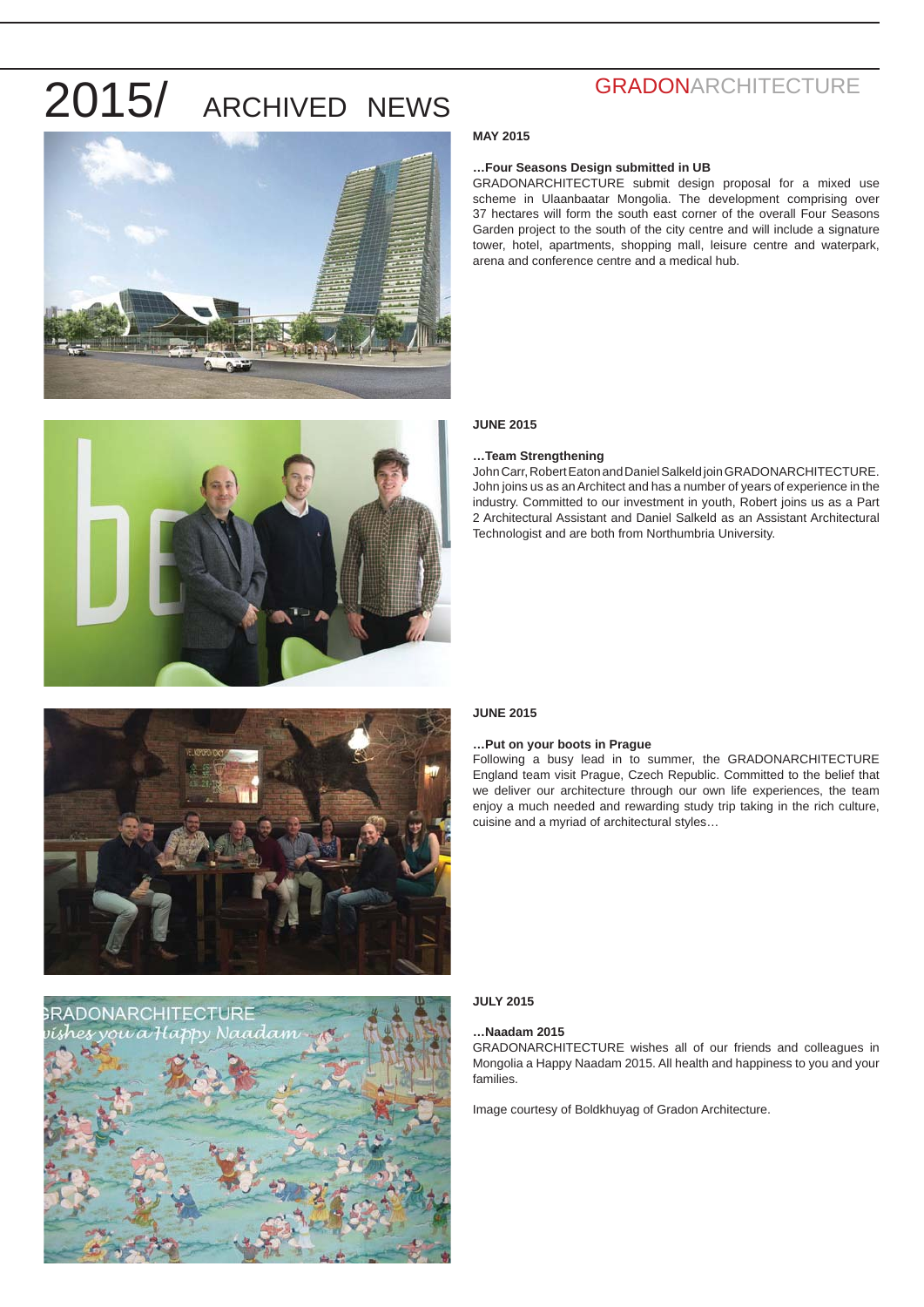







### **GRADONARCHITECTURE**

### **JULY 2015**

### **…Building a Future**

GRADONARCHITECTURE are committed to the development of the team and believe the future lies in the investment of excellent people and their talent.

In addition to recent new team members, John, Robert, Daniel and Simon, we are delighted to confirm a number of promotions within our team. Tanja Smith, who heads up Studio UB204 in Mongolia is promoted to the role of Technical Director. Meanwhile, Chris Allan moves up to the role of Architectural Director within Ne40 Studios. Katie Smith becomes Associate Architect & Urban Designer and Graeme Kirkley takes on the role of Associate Architectural Technologist. Collectively they form a Management group responsible for development of our Be…Plan.

### **AUGUST 2015**

### **…Achievement Campus starts to take shape**

Work is progressing well on site at the new £3.5M GRADONARCHITECTURE designed Achievement Campus for The Percy Hedley Foundation. Phase 1 comprising a 26 bedroom residential school and hydrotherapy pool is due for completion in October 2015. Plans are currently being prepared for a further £3M Phase 2 building with it due to commence on site in January 2016.

To find out more about The Percy Hedley Foundation visit www.percyhedley. org.uk.

### **AUGUST 2015**

### **…Giving something back**

The story is simple…Challenging Disability through Outdoor Adventure.

Can you help?

To find out more please take a look at our fundraising page.

### **SEPTEMBER 2015**

### **...Craig Dickinson joins the team**

We are delighted to announce the arrival of Architectural Technologist Craig Dickinson who joins us with over ten years of experience within the industry, which includes an extensive knowledge of the use of BIM as part of the integrated design process. Craig brings further strength to our technical team and our delivery of projects in BIM. Craig will amongst other things be working initially on the technical delivery of the £4M affordable housing project at Newcastle Great Park, as well as Alnwick and Hexham Fire Stations which amount to £7M.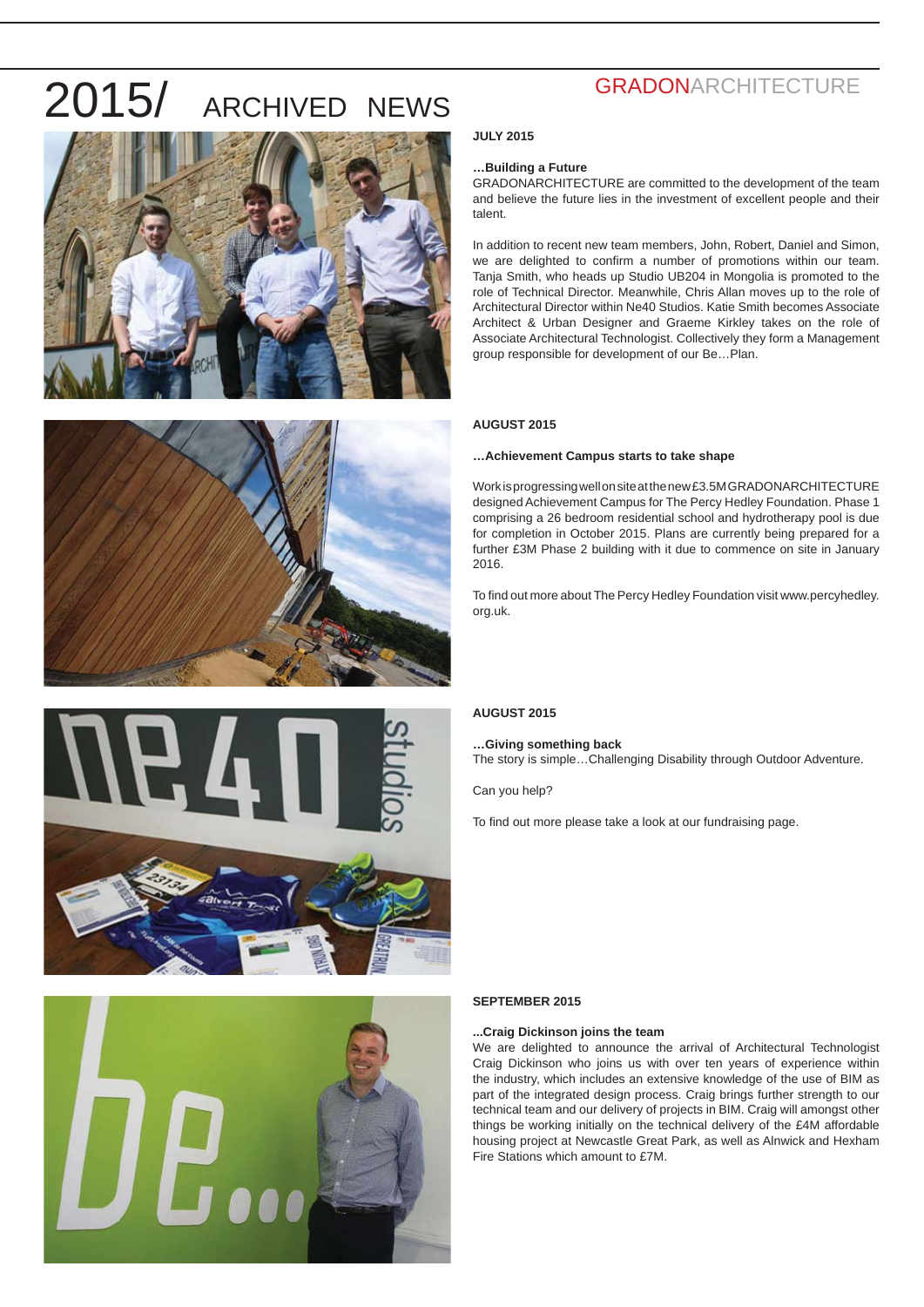







### **GRADONARCHITECTURE**

### **SEPTEMBER 2015**

### **…Success...Salon Design of the Year Winners 2015**

GRADONARCHITECTURE's design for the bespoke interior fit out for the 4000sqft eco-friendly Roco Hair salon in Derry, Northern Ireland wins the award for Best Salon Design of the Year at The 2015 Northern Ireland Hair & Beauty Awards held at The Europa Hotel, Belfast. Our design was heavily influenced by the client's ethos to encourage sustainability and care for the environment which confirmed the use of upcycled materials and combining them with contemporary design to deliver an innovative and cost effective architectural solution for the waterside premises.

To find out more about the award please click the link.

#### **SEPTEMBER 2015**

### **…GRADONARCHITECTURE exhibit at British Fair in UB**

Showcasing British Excellence overseas in a range of varying sectors, GRADONARCHITECTURE sponsor the British Fair in Ulaanbaatar Mongolia and represent British Architecture. Design Director Graham McDarby speaks at the event about our pride in becoming,as we understand it, the first British Architects in Mongolia together with our objectives to deliver sustainable communities in UB and following our UK practice model, the use of BIM technology as part of the design process and the introduction of our apprenticeship and education programmes as well as our support of local charities such as The Christina Noble Foundation Orphanage in UB. Technical Director Tanja Smith delivers the same message while interviewed by Bloomberg TV.

### **SEPTEMBER 2015**

### **…Tulguldur Shopping Centre gains consent**

Our designs for The Tuguldur Shopping Centre in Ulaanbaatar gain planning approval. Located on the north of Peace Avenue between Sukhbaatar Square and the Selbe River, the four phases of development comprise of in excess of 4,800sqm over six floors accommodating basement parking, retail, leisure, food courts and roof top bars and restaurants. The design of the building takes advantage of its prominent location with a glazed corner to the south-west referencing views to the main Sukhbaatar Square. The building is accessed in two key locations in response to footfall and the internal space planning maximises the retail experience. Technical Design is nearing completion and the initial phase will commence on site in Autumn 2015.

#### **OCTOBER 2015**

### **…Have you got the A Factor?**

GRADONARCHITECTURE are currently looking for architectural students and graduates to take up an initial one month placement, with the potential of this being extended dependant on workload and performance. We require an immediate start as part of our design team for a second stage design competition in Mongolia. You will need to have competent Photoshop, Indesign, Autocad, Sketch up and 3D visual skills in order to help us produce a winning scheme! If you would like to join us and would like to find out more, please send a brief CV and examples of your experience (no greater than 5MB) to our Design Director, Graham McDarby at gmcdarby@ gradonarchitecture.com.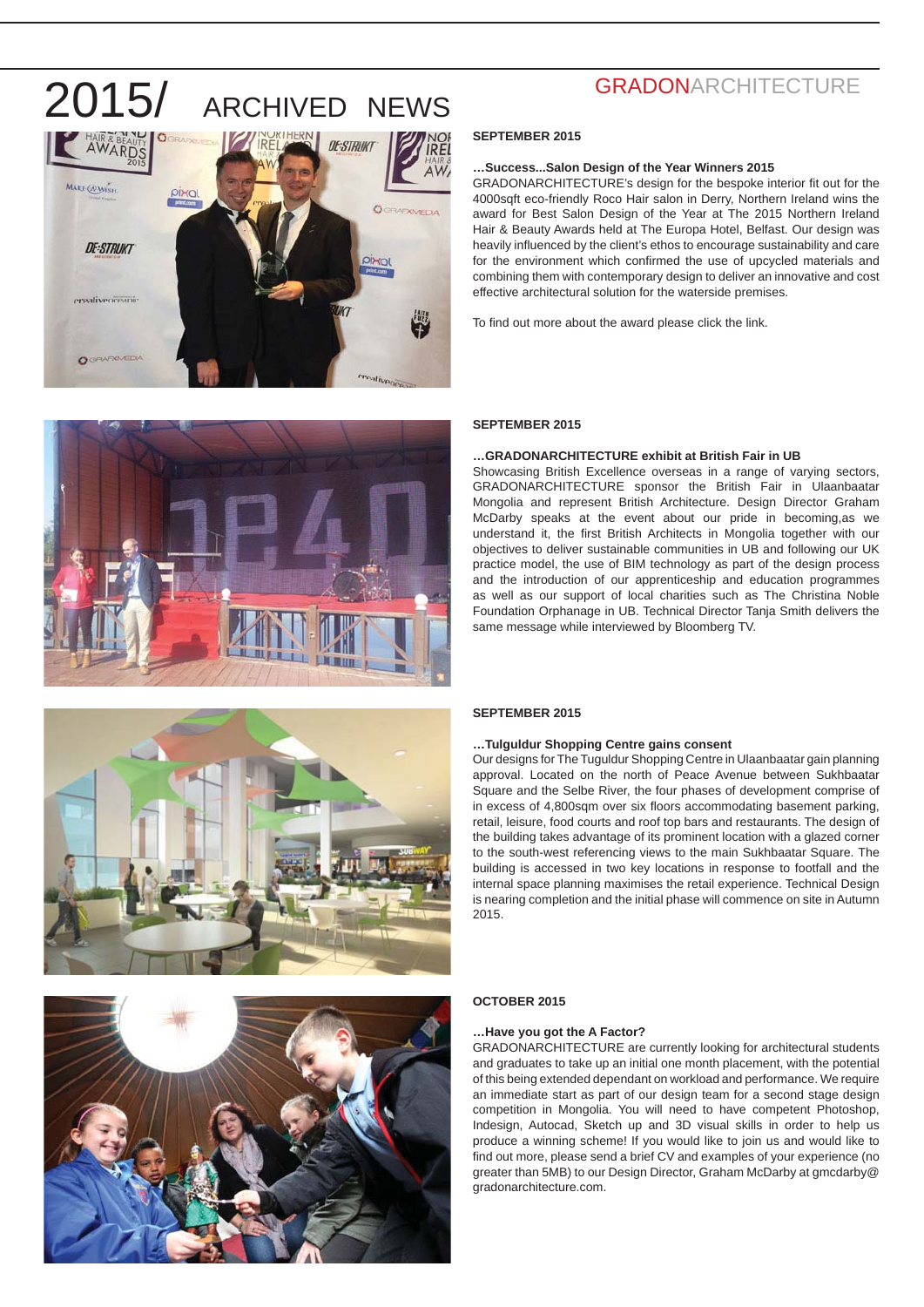







### **GRADONARCHITECTURE**

### **OCTOBER 2015**

### **…Affordable Housing submitted for planning at NGP**

Working within the overall masterplan vision for Newcastle Great Park, a detailed planning application is submitted to Newcastle Council for the development of 38 Apartments and ground floor retail uses as part of the Town Centre proposal.

The design forms as two urban blocks with extruded balcony elements which are set to vistas within the overall masterplan and define the end of the high street. The built forms are complemented by a quality landscaped public square informed by pedestrian movements and bus infrastructure routes. Technical design is now progressing and subject to gaining a planning approval, the project is due to commence on site in late 2015.

### **NOVEMBER 2015**

### **…Gateshead District Energy Centre taking shape**

Following a number of months of coordinated design development and the production of a fully integrated BIM model, the steel frame is erected on site at the new Gateshead Council's District Energy Centre. The new £8M low carbon energy centre will export both heat and power to a number of the regions landmark sites and is due for completion in Summer 2016.

### **NOVEMBER 2015**

#### **...Percy Hedley Achievement Campus completed**

Phase 1 of the new Percy Hedley 26 bedroom residential school and hydrotherapy pool is completed and occupied. Carole Harder, Chief Executive of Percy Hedley Foundation said "We are delighted that phase 1 of our accommodation strategy has been completed. The hydrotherapy pool and purpose built 26 bed residential bed unit are much needed to enable more children and their families to access and be supported by The Percy Hedley Foundation."

"Our Killingworth campus now provides a unique offer in having educational, residential and hydrotherapy facilities all on one site and it will make such a difference to our children and service users."

### **NOVEMBER 2015**

### **...Employment HUB submitted for planning**

Proposals for a new business incubator hub are submitted for detailed planning consent as part of the ESRG Masterplan vision for Sedgefield. Once completed the building will provide accommodation and business support and training for fledgling technology and design based companies. The main body of the building fronts the access road into the core of the site and is predominantly glazed and lined with columns creating an attractive and defined gateway into the entire site. The internal courtyard of the building encloses its parking and forms the main entrance which is then connected by a landscaped boulevard to the other community buildings within the overall masterplan. Subject to gaining planning consent the project will commence on site in Spring 2016.